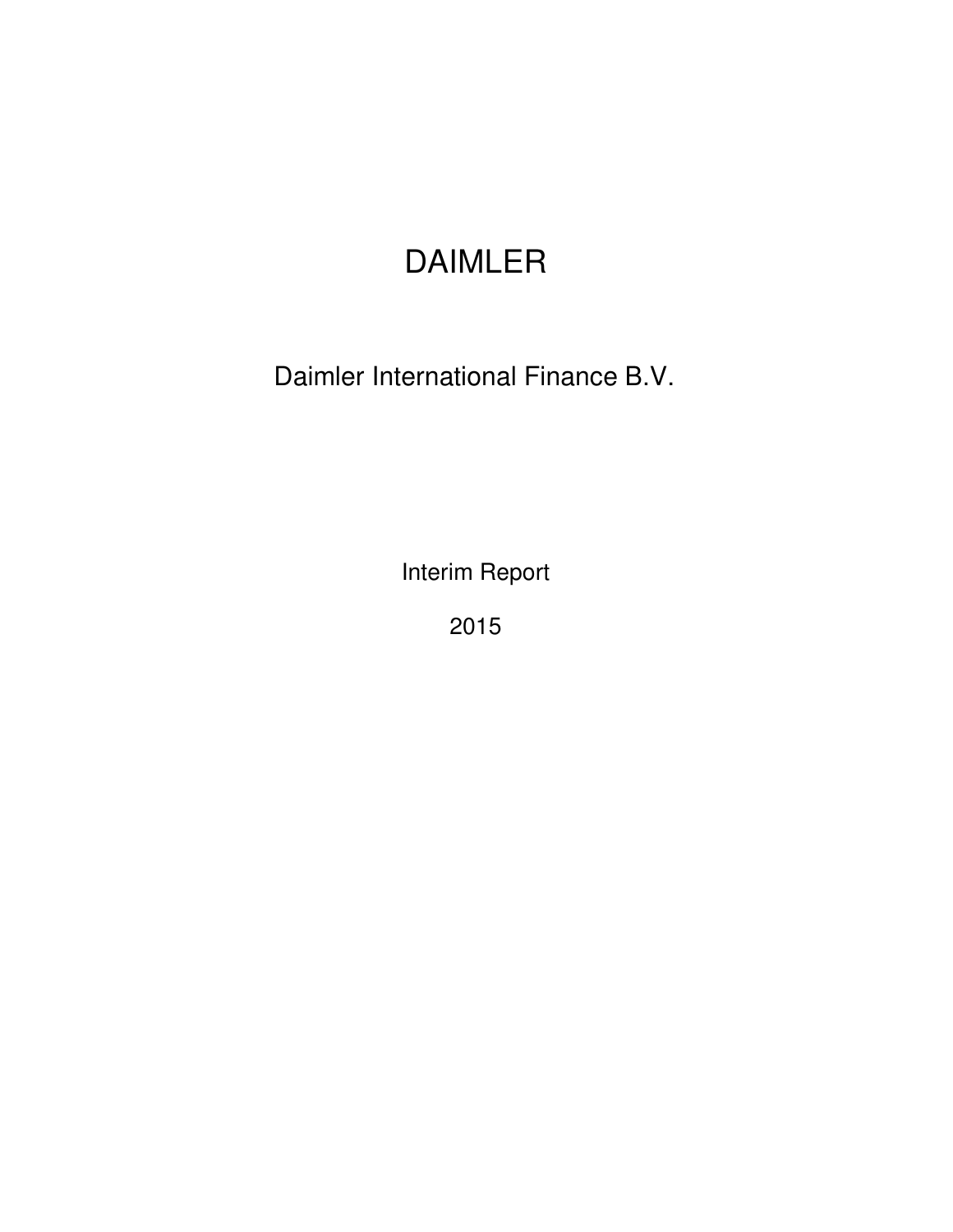# **Contents**

# **Page:**

| $\overline{c}$ | <b>Supervisory Board</b><br>Board of Management<br>Registered office       |
|----------------|----------------------------------------------------------------------------|
| 3              | Report of the Board of Management                                          |
| 6              | <b>Responsibility Statement</b>                                            |
| $\overline{7}$ | Balance sheet as at June 30, 2015 - unaudited-                             |
| 9              | Profit and loss account for the period ended<br>June 30, 2015 - unaudited- |
| 10             | Cash flow statement -unaudited-                                            |
| 10             | Statement of recognised income and expenses<br>-unaudited-                 |
| 11             | Notes to the annual accounts June 30, 2015                                 |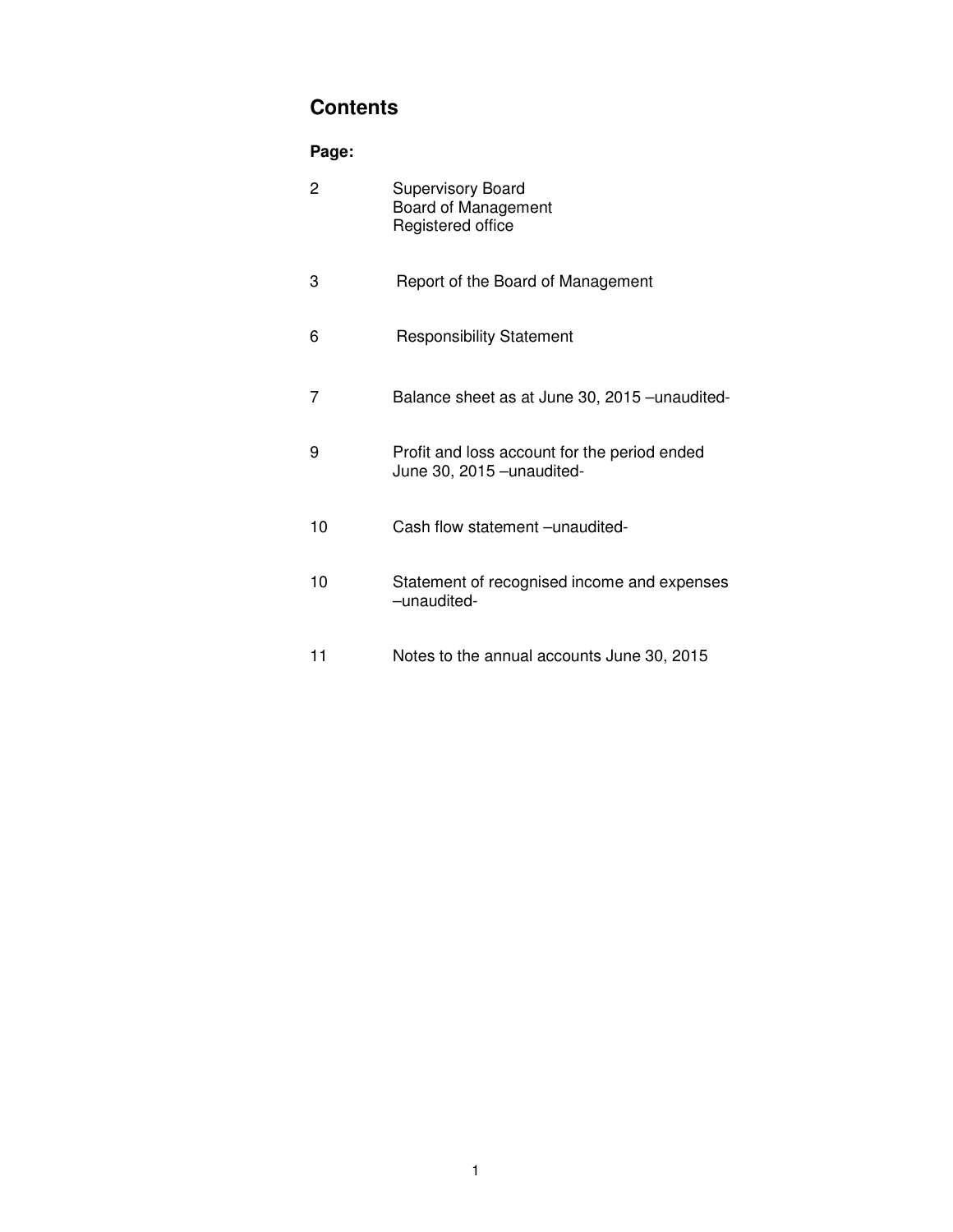# **Supervisory Board**

• U. Tüchter Chairman

• Dr. B. Niess

- K. Schäfer
- P. Zirwes

# **Board of Management**

- P. Derks
- A. Lerch
- Mr. M. van Pelt

# **Registered office**

Van Deventerlaan 50 NL – 3528 AE Utrecht Telephone: +31 30 6059316 Telefax: +31 30 6054287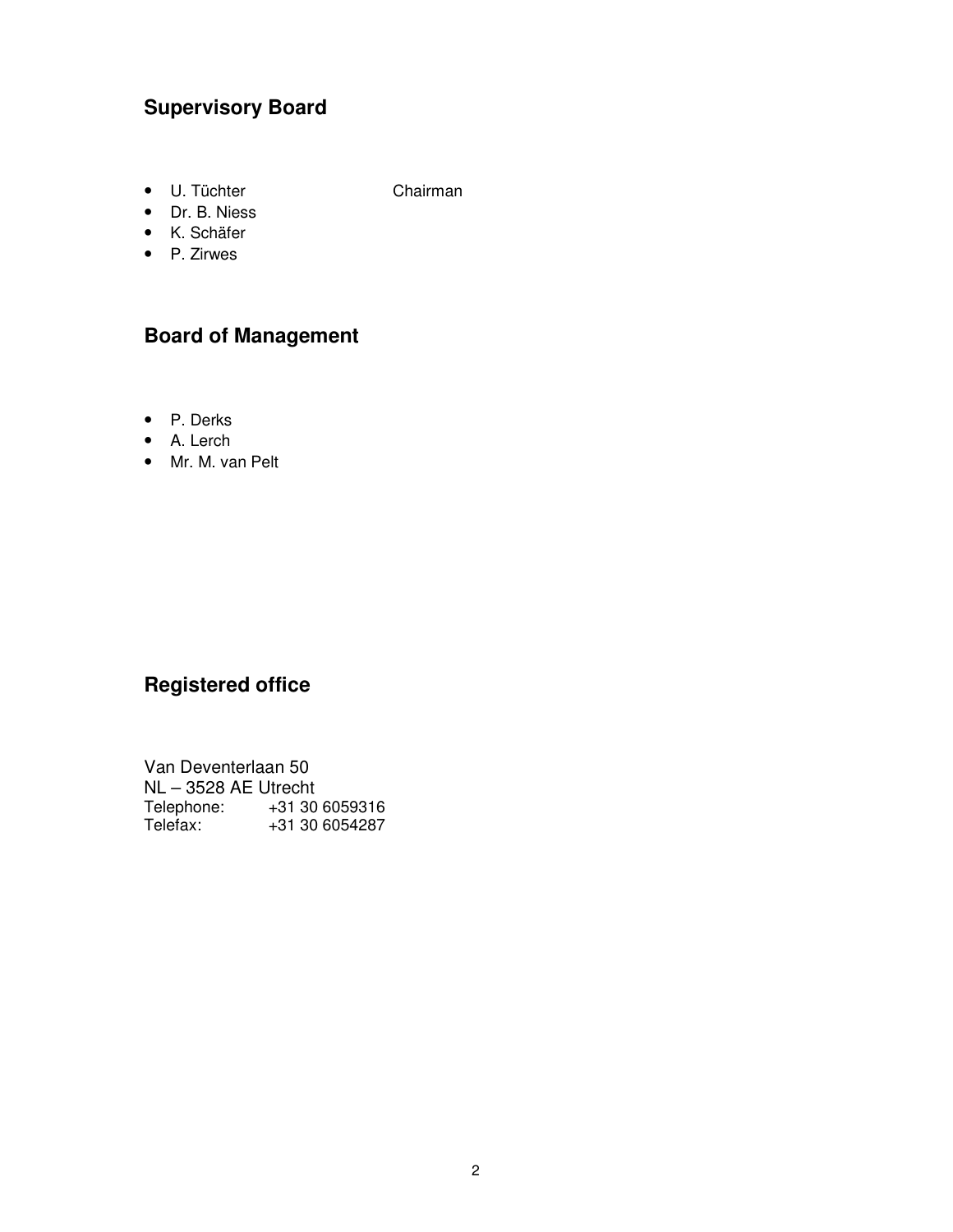# **Report of the Board of Management**

### **General**

Daimler International Finance B.V. (or "the Company") was established on 4 April 1986 as a private limited company (B.V.). As at June 30, 2015 the authorized capital of the Company was € 2,500,000 divided into 5,000 ordinary shares of € 500 nominal value, of which 1,000 shares have been issued and fully paid. Each share carries one vote at general meetings of shareholders. The shares are 100% owned by Daimler AG in Stuttgart, Germany. The Company's purpose is to finance part of the activities of the Daimler Group. The needed funding is managed by borrowing from Group companies and the capital markets by issuing bonds, notes and commercial paper.

The Euro Medium Term Note Program (EMTN) issues and the European Commercial Paper Program (CP) issues of Daimler International Finance B.V. are both irrevocably guaranteed by Daimler AG. The bonds have long-term ratings of A3 (positive) from Moody's Investors Service, A- (stable) from Standard & Poor's Ratings Group and A- (stable) from Fitch Ratings as at 30 June 2015. These ratings rely on the performance of the Daimler Group. The bonds issued by Daimler International Finance B.V. are listed on the Luxembourg Stock Exchange. One CHF bond issued in 2011 is listed on the SIX Swiss Exchange.

The Company's liquid funds have been made available to companies within the Daimler Group and to minority shareholdings of Daimler AG by way of intercompany loans, with a focus on European financial services companies and Daimler treasury centres.

#### **Development 1 st half of 2015**

In the first half of 2015, Daimler International Finance B.V. repaid five bonds issued under the Daimler EMTN Program in the total amount of EUR 498 million.

In the first half of 2015, Daimler International Finance B.V. issued CPs in a total amount of EUR 1,256 million under the Daimler European Commercial Paper Program with tenors between 3 and 6 months. At June 30, 2015, the CP outstanding amounts to EUR 475 million. The proceeds of the CPs were allocated as intercompany loans to Daimler Group companies.

In 2015 the total loans to affiliated companies of the Company decreased by € 1,982 million to a level of € 3,252 million as per June 30, 2015. All corresponding funding of the financial assets was realized through the issuance of bonds and CPs under the EMTN and European CP Programs and through group-internal loans.

The financial result after taxation amounts to  $\epsilon$  0.4 million compared to a financial result of € 0.9 million in the first half of 2014. The decrease was caused by a lower result of valuation of hedging transactions.

The common interest result developed in line with the balance sheet development during the course of the year. However, the impact of valuations of hedging transactions positively influenced the interest result.

Since all issues are guaranteed by Daimler AG the general risk profile of the Company and its solvency heavily depend on the solvency of the Daimler Group as a whole.

#### **Risk Management**

The Board of Management is responsible for the internal control and the management of risks within the Company and for the assessment of the effectiveness of the control systems.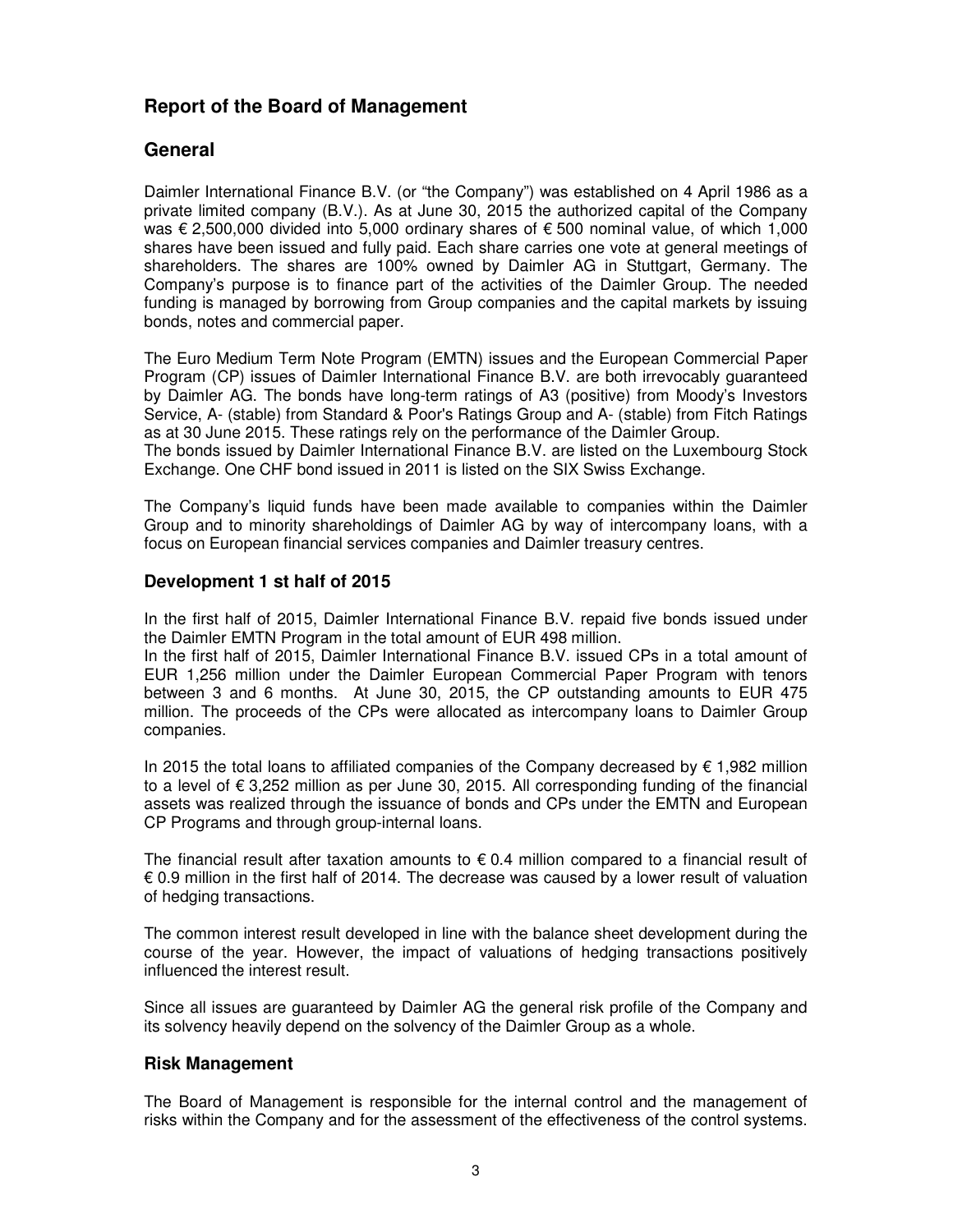These controls were set up in cooperation with Daimler Group to identify and manage foreign exchange, interest, liquidity and credit risks.

In the Company's business, the creation and management of a loan involves the assumption of a number of risks: credit risk, market interest rate risk, foreign exchange risk, structural/market risk and other operational risks. The EMTN notes are in general lent onward at similar conditions.

Liquidity risk comprises the risk, that a company cannot meet its financial obligations in full. Daimler International Finance B.V. manages its liquidity by holding adequate volume of cash and by applying as far as possible the matched funding principle. In accordance with internal guidelines, this principle ensures that financial obligations generally have the same maturity profile as the financial assets and receivables and thus reduces the Company's liquidity risks.

The Company solely provides loans within the Daimler Group and to companies in which Daimler holds a minority share (Joint Ventures). Therefore the company's exposure to credit risk is influenced mainly by the characteristics of Daimler Group related default risk. In cooperation with Daimler AG headquarters, assessments of credit risks are made and credit limits are set, which are periodically reviewed. In respect of cash at banks and financial derivatives, these are only deposited and / or entered into in compliance with the Daimler Global Counterparty Limits as provided by Daimler AG.

#### **Outlook**

The overall result of Daimler International Finance B.V. in 2015 is expected to be positive and will furthermore be affected by the developments in the valuation of derivatives, which are held for hedging purposes. Due to the integrated organisation of lending and funding activities within the Daimler Group, the Company expects no direct impacts arising from the market development.

The financing activities will develop in line with the strategy of Daimler AG. For the year 2015 management expects a relatively lower level of outstanding EMTN notes which will impact the financing activities to group companies. This development may be partly compensated by further Commercial Paper issues and a higher level of loans obtained from affiliated companies during the year 2015.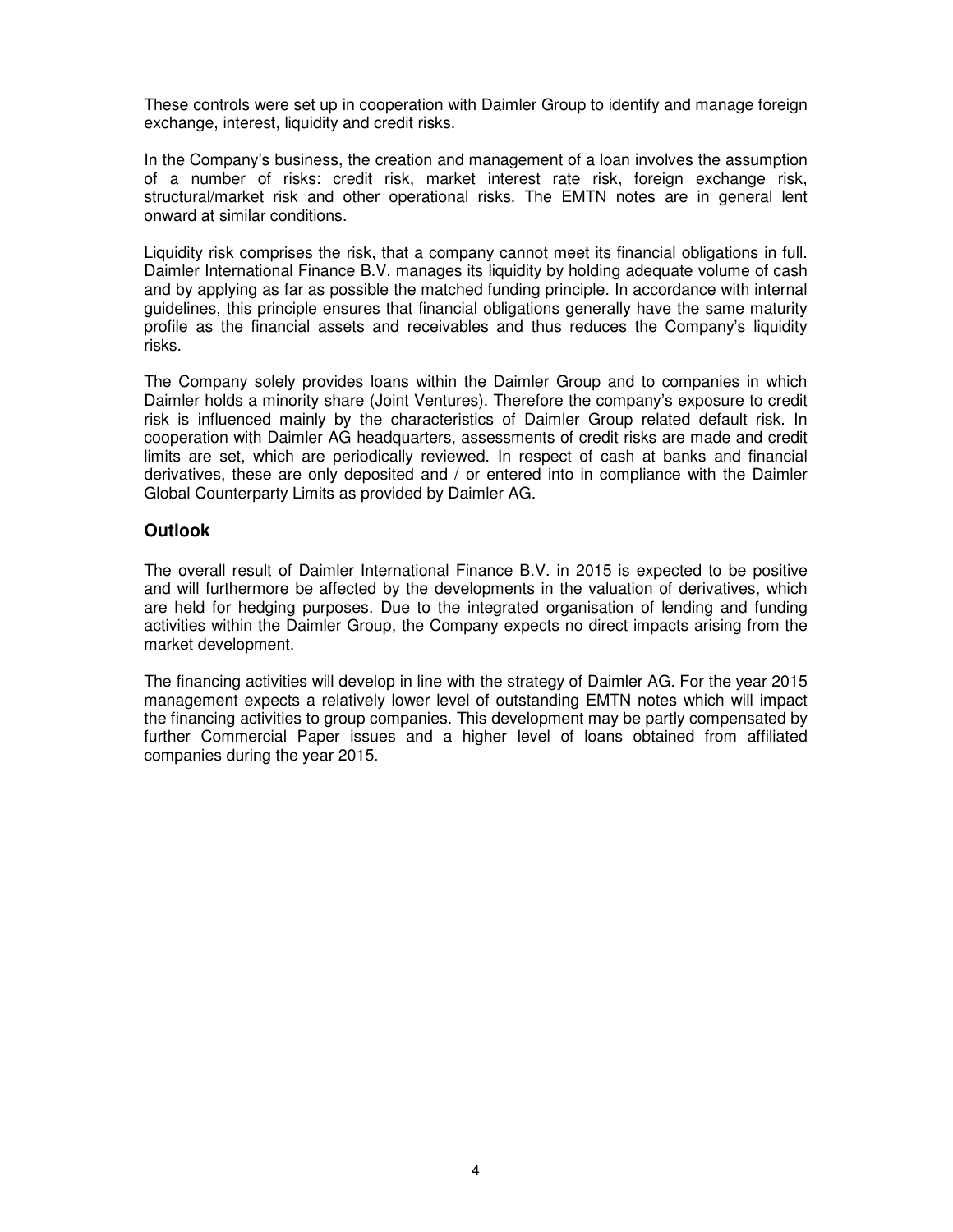#### **Events after the closing date**

Since the reporting date of June 30, 2015, there have been no occurrences that are of major significance for the Company.

According to new regulations of the Dutch Civil Law (Wet Toezicht Bestuur effective as of 1 January 2013) the companies´ Board of Management and Supervisory Board are unbalanced since less than 30% of the members is female. The Board members have been appointed based on qualifications and availability, irrespective of gender. In order to create more balance the Boards will take these regulations into account to the extent possible in future appointments of Board members.

Utrecht, August 21, 2015

Daimler International Finance B.V. The Board of Management

Mr. M. van Pelt **P. Derks** P. Derks A. Lerch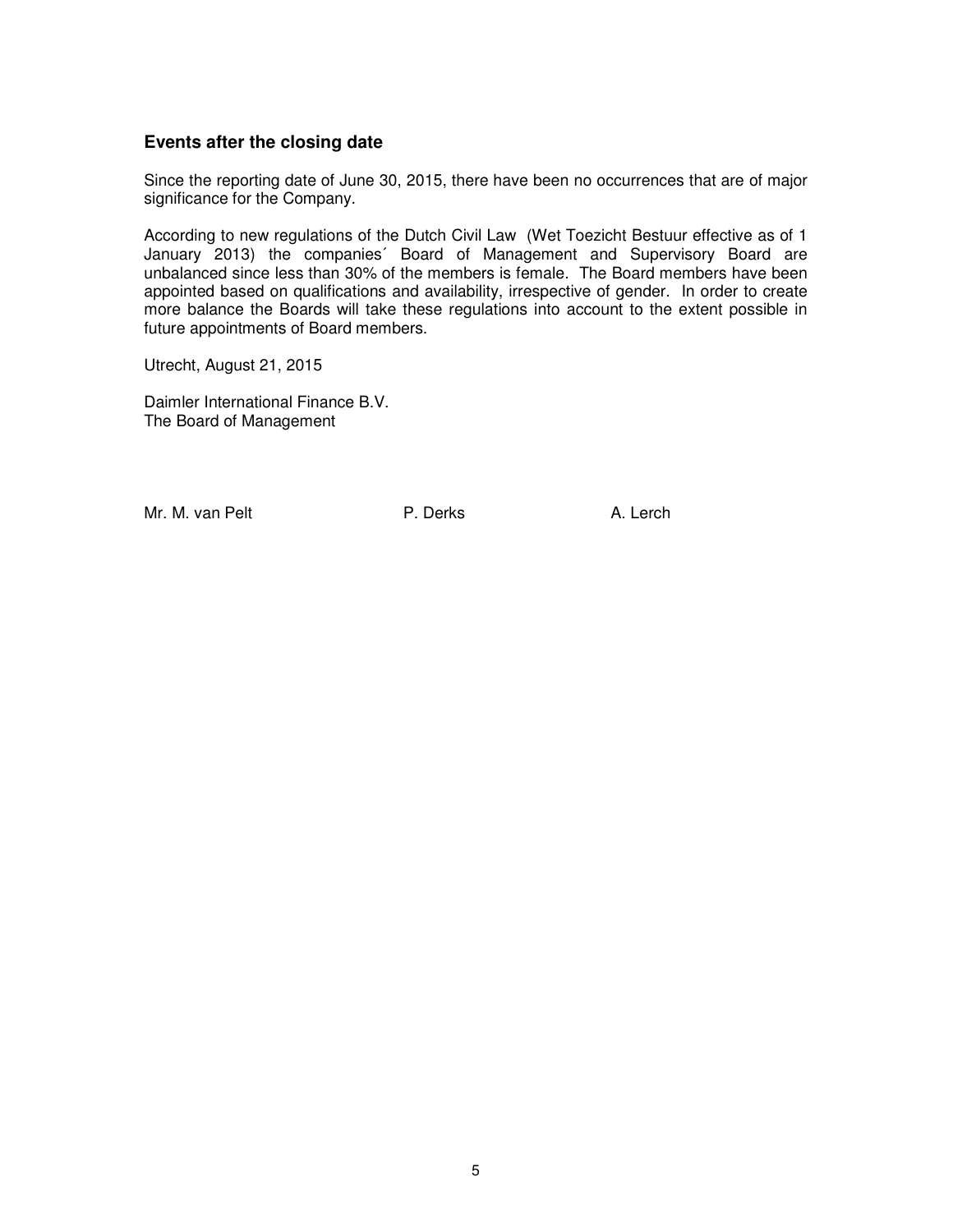#### **Responsibility Statement by Management**

To the best of our knowledge, and in accordance with the applicable reporting principles for annual financial reporting, the **Interim Report 2015** gives a true and fair view of the assets, liabilities, financial position and profit or loss of Daimler International Finance B.V. The management report includes a fair review of the development and performance of the business and the position of Daimler International Finance B.V., together with a description of the principal opportunities and risks associated with the expected development of Daimler International Finance B.V.

Utrecht, August 21, 2015

Daimler International Finance B.V. The Board of Management

Mr M. van Pelt **P. Derks** A. Lerch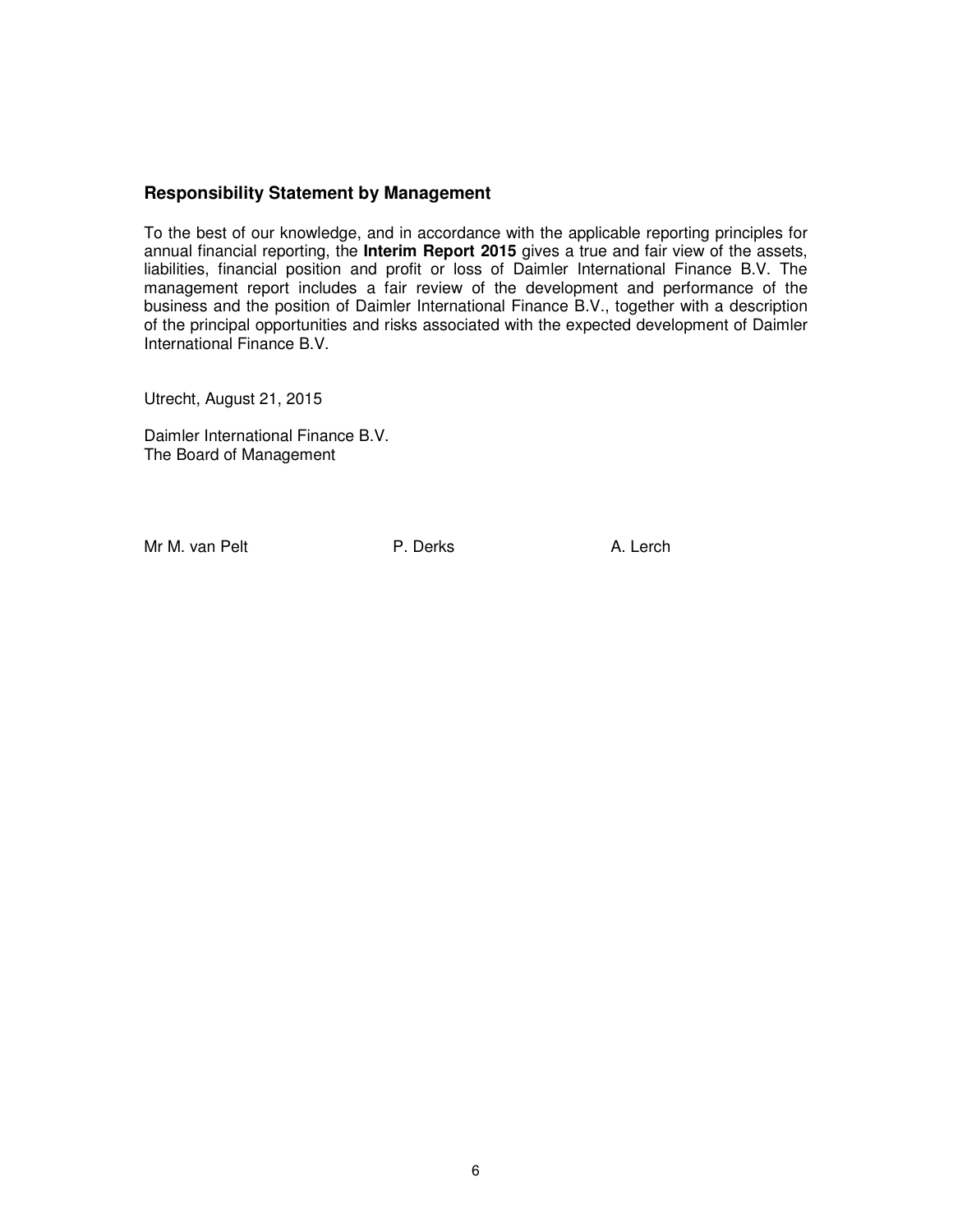#### **Daimler International Finance B.V. Balance sheet as at June 30, 2015 (before profit appropriation x €1,000) -unaudited-**

|                                                                                              | <b>Note</b>        | 30-06-2015          |           | 31-12-2014         |           |
|----------------------------------------------------------------------------------------------|--------------------|---------------------|-----------|--------------------|-----------|
| <b>ASSETS</b>                                                                                |                    |                     |           |                    |           |
| <b>FIXED ASSETS</b>                                                                          |                    |                     |           |                    |           |
| $\Diamond$ Tangible fixed assets                                                             |                    |                     | 21        |                    | 21        |
| $\Diamond$ Financial fixed assets<br>Loans to affiliated companies<br>Other financial assets | 1<br>$\mathcal{P}$ | 1,335,658<br>24,542 |           | 1,372,093<br>5,854 |           |
|                                                                                              |                    |                     | 1,360,200 |                    | 1,377,947 |
| <b>CURRENT ASSETS</b>                                                                        |                    |                     |           |                    |           |
| $\Diamond$ Receivables:<br>Loans to affiliated companies                                     | 1                  | 1,916,759           |           | 3,862,781          |           |
| Interest receivables<br>affiliated companies                                                 | 3                  | 51,785              |           | 55,815             |           |
|                                                                                              |                    |                     | 1,968,544 |                    | 3,918,596 |
| Cash and cash equivalents<br>♦                                                               | 4                  |                     | 11,167    |                    | 5,805     |
|                                                                                              |                    |                     | 3,339,932 |                    | 5,302,369 |
|                                                                                              |                    |                     |           |                    |           |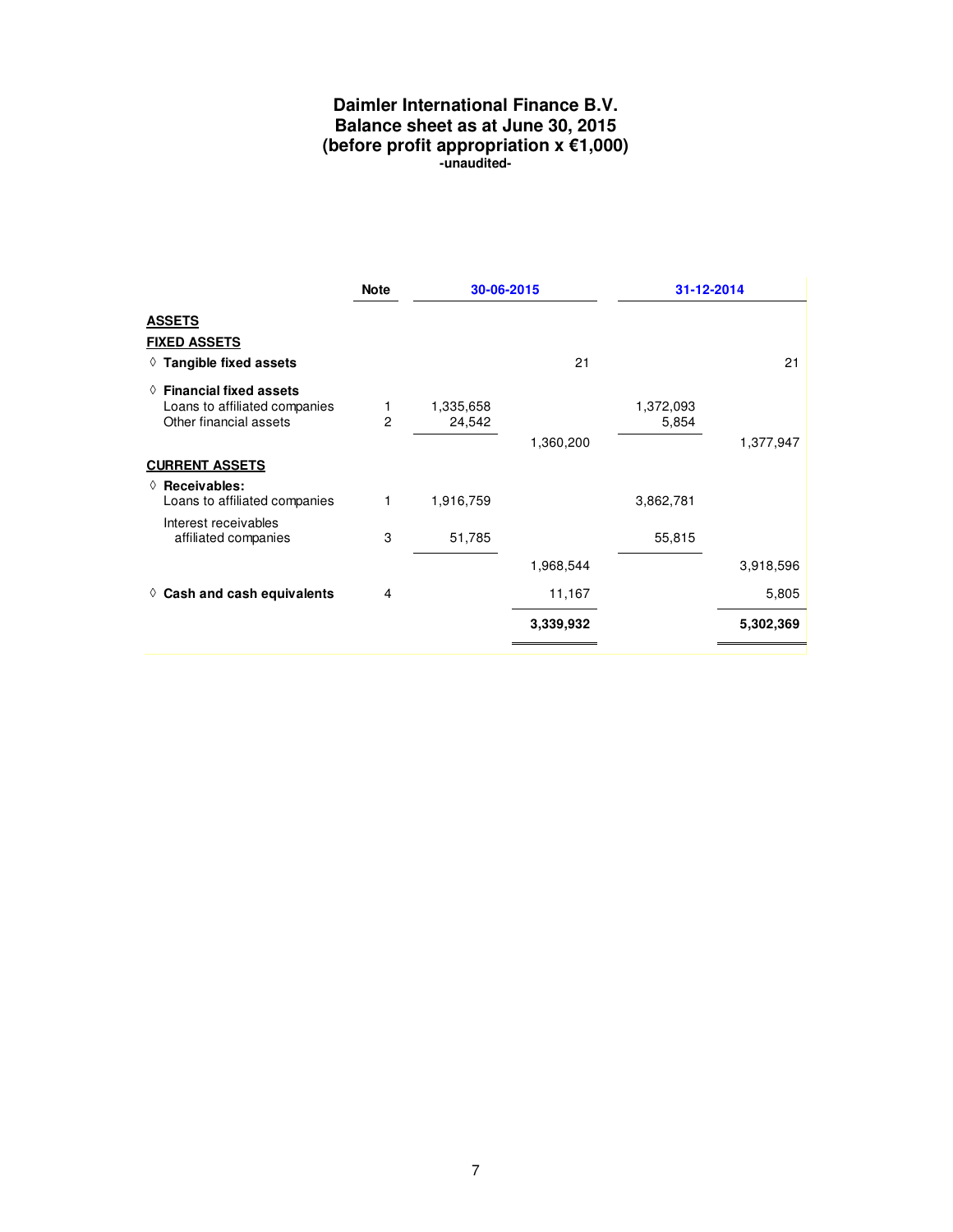#### **Daimler International Finance B.V. Balance sheet as at June 30, 2015 (before profit appropriation x €1,000) -unaudited-**

|                                                                                         | <b>Note</b>    | 30-06-2015                    |           | 31-12-2014                          |           |
|-----------------------------------------------------------------------------------------|----------------|-------------------------------|-----------|-------------------------------------|-----------|
| <b>LIABILITIES</b>                                                                      |                |                               |           |                                     |           |
| ◊ Shareholders' equity                                                                  | 5              |                               |           |                                     |           |
| <b>Issued capital</b><br>Other reserves<br>Cash flow hedge reserve<br>Retained earnings |                | 500<br>28,124<br>1,342<br>424 |           | 500<br>29,156<br>(1,549)<br>(1,032) |           |
|                                                                                         |                |                               | 30,390    |                                     | 27,075    |
| $\Diamond$ Deferred tax liabilities                                                     | 6              |                               | 106       |                                     | 381       |
| $\Diamond$ Long-term liabilities                                                        |                |                               |           |                                     |           |
| <b>EMTN</b> issues                                                                      | 7              | 1,109,974                     |           | 1,122,859                           |           |
| Affiliated companies                                                                    | 7              | 246,000                       |           | 204,000                             |           |
| Other financial liabilities                                                             | $\overline{c}$ | 36,674                        |           | 81,253                              |           |
|                                                                                         |                |                               | 1,392,648 |                                     | 1,408,112 |
| $\Diamond$ Short-term liabilities                                                       |                |                               |           |                                     |           |
| <b>EMTN</b> issues                                                                      | 7              | 864,017                       |           | 1,209,716                           |           |
| CP issues                                                                               | 7              | 474,978                       |           | 1,285,824                           |           |
| Loans from affiliated companies                                                         | $\overline{7}$ | 527,000                       |           | 1,315,908                           |           |
| Other liabilities affiliated companies                                                  | 8              | 7,147                         |           | 10,251                              |           |
| Taxation and social security<br>premiums                                                | 9              | 72                            |           | 130                                 |           |
| Other liabilities and accruals                                                          | 10             | 43,574                        |           | 44,972                              |           |
|                                                                                         |                |                               | 1,916,788 |                                     | 3,866,801 |
|                                                                                         |                |                               | 3,339,932 |                                     | 5,302,369 |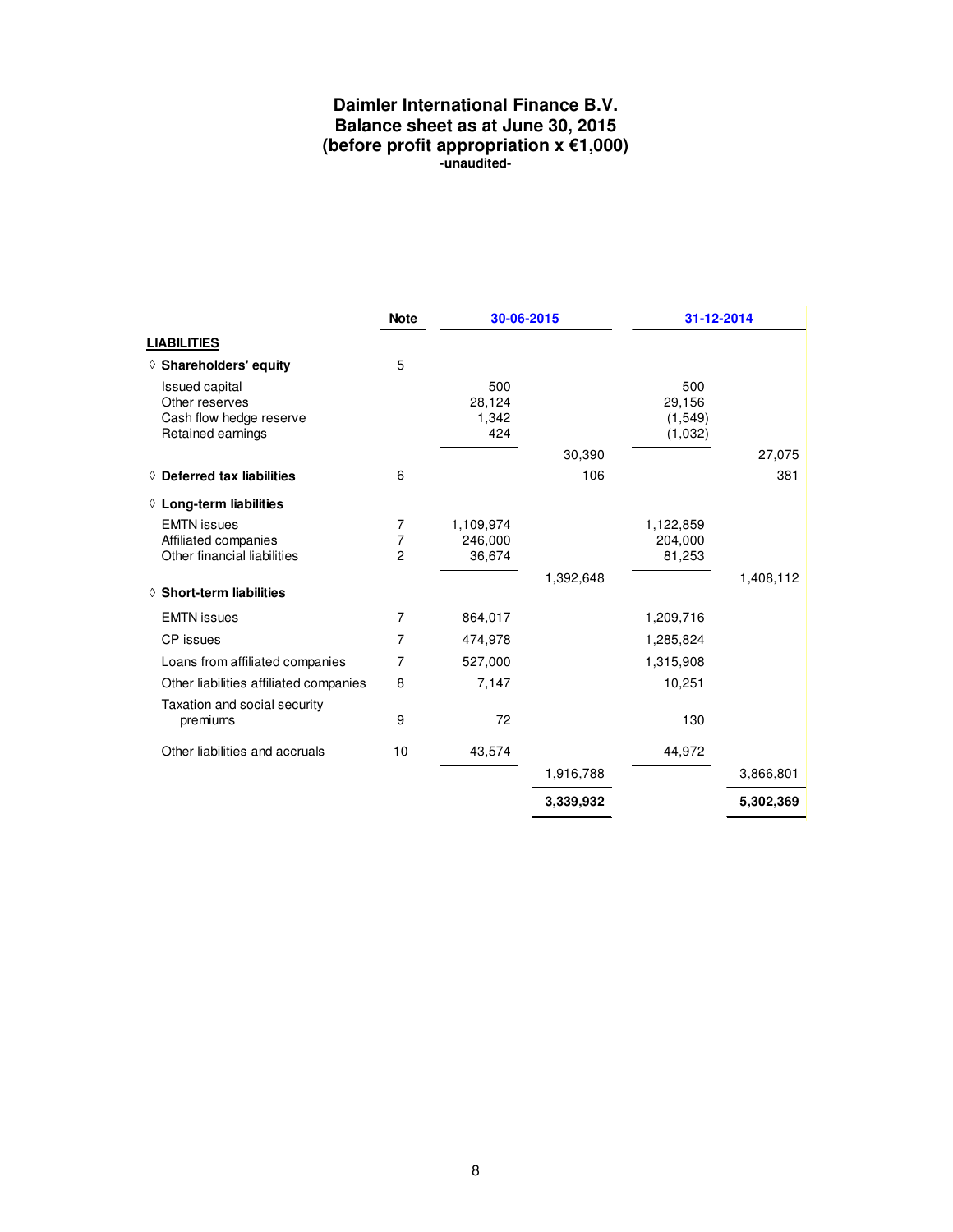#### **Daimler International Finance B.V. Profit and loss account for the half-year ended June 30, 2015 (x €1,000)**  -unaudited-

|                                                                                            | <b>Note</b> | 30-06-2015                |          | 30-06-2014               |         |
|--------------------------------------------------------------------------------------------|-------------|---------------------------|----------|--------------------------|---------|
| $\Diamond$ Interest income                                                                 | 12          | 68,266                    |          | 90,116                   |         |
| $\Diamond$ Interest expenses                                                               |             | (67, 049)                 |          | (91,069)                 |         |
| Interest margin                                                                            |             |                           | 1,217    |                          | (953)   |
| $\Diamond$ Result financial transactions                                                   | 13          |                           | 1,575    |                          | 4,403   |
| $\Diamond$ External costs and other<br>Operating costs<br>Commissions in relation to       |             | (169)                     |          | (224)                    |         |
| <b>EMTN</b> issues<br>Wages and salaries<br>Social security charges<br>Pension charges and | 14          | (1, 917)<br>(114)<br>(15) |          | (1,859)<br>(190)<br>(14) |         |
| early retirement costs                                                                     |             | (23)                      |          | (30)                     |         |
|                                                                                            |             |                           | (2, 238) |                          | (2,317) |
| PROFIT BEFORE TAX                                                                          |             |                           | 554      |                          | 1,133   |
| $\Diamond$ Taxation                                                                        | 15          |                           | (130)    |                          | (274)   |
| <b>NET PROFIT (LOSS)</b>                                                                   |             |                           | 424      |                          | 859     |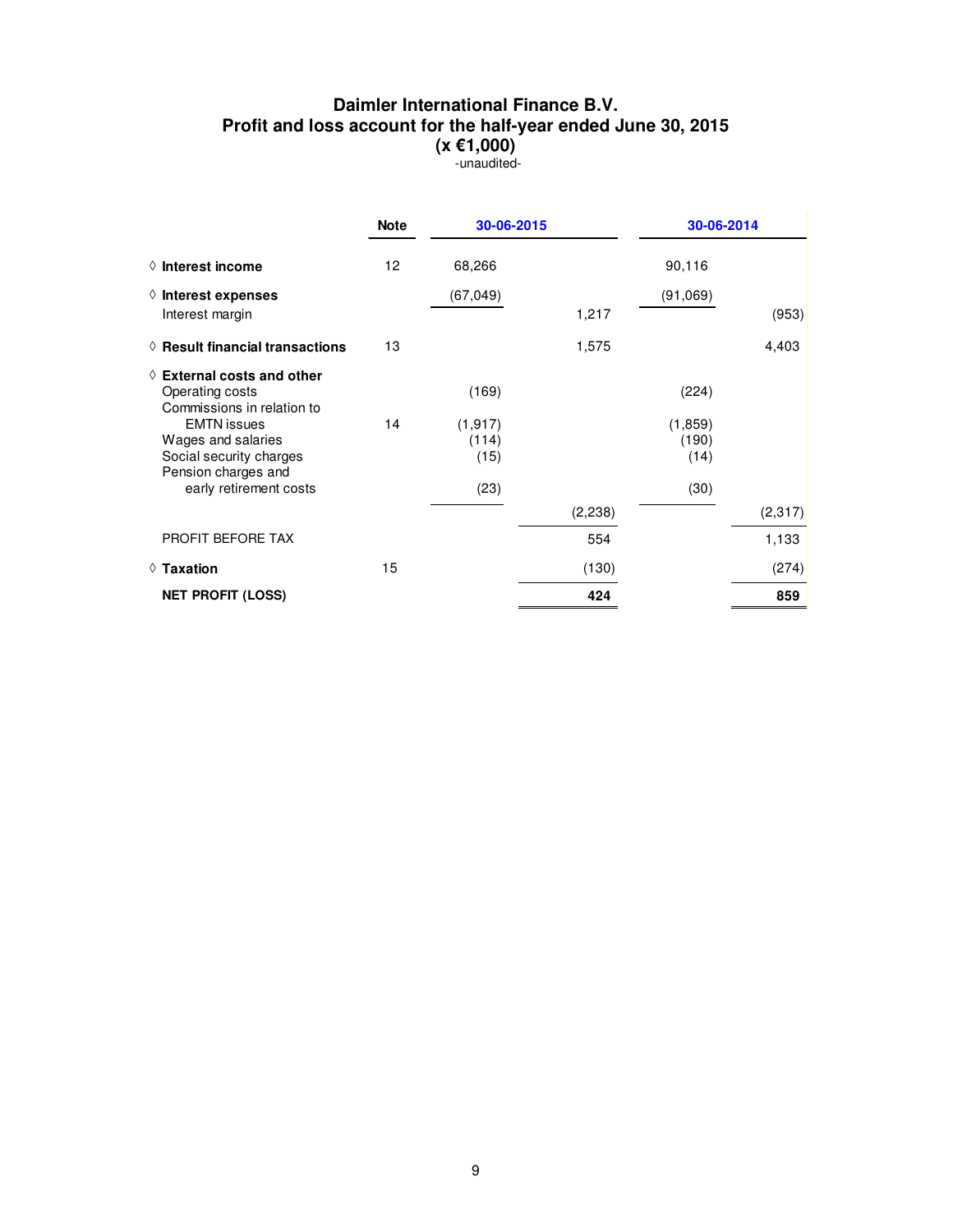#### **Cash Flow statement (x €1,000)**

-unaudited-

|                                                          | 30-06-2015  | 30-06-2014  |
|----------------------------------------------------------|-------------|-------------|
| <b>Profit after tax</b>                                  | 424         | 859         |
| Adjustments for:                                         |             |             |
| Interest income                                          | (68, 266)   | (90, 116)   |
| Interest expenses                                        | 67,049      | 91,069      |
| Income tax expense                                       | 130         | 274         |
| Result financial transactions                            | (1, 575)    | (4, 403)    |
| Changes in:                                              |             |             |
| Change in provisions                                     |             | (7)         |
| Change in tax receivables                                | 8           |             |
| Other liabilities (excluding interest on debts)          | (64)        | (22)        |
| Cash flow from operating activities:                     |             |             |
| Interest received                                        | 72,290      | 245,321     |
| Interest paid                                            | (68, 935)   | (257, 502)  |
| Additions to loans to affiliated companies               | (6,580,554) | (4,013,500) |
| Repayments of loans to affiliated companies              | 8,649,382   | 6,862,855   |
| Derivative assets and liabilities                        | (8, 440)    | 6,581       |
| Tax paid                                                 | (470)       | (178)       |
| Net cash from operating activities                       | 2,060,979   | 2,841,231   |
| Cash flow from investing activities                      |             |             |
| Cash flow from financing activities:                     |             |             |
| Proceeds from additional EMTN and CP issues              | 1,256,000   | 297,000     |
| Repayments of EMTN and CP                                | (2,564,702) | (2,951,000) |
| Additional short term loans received from aff. companies | 4,477,873   | 3,579,000   |
| Additional long term loans received from aff. companies  | 320,000     | 62,000      |
| Repayments of loans from affiliated companies            | (5,544,788) | (3,839,000) |
| Net cash from financing activities                       | (2,055,617) | (2,852,000) |
| Net de / increase in cash and cash equivalents           | 5,362       | (10, 769)   |
| Cash at beginning of period                              | 5,805       | 14,737      |
| Cash at end of period                                    | 11,167      | 3,968       |
| Net de / increase in cash and cash equivalents           | 5,362       | (10, 769)   |

# **Statement of recognised income and expenses (x €1,000) –unaudited-**

|                                                                                       | 30-06-2015 | 30-06-2014 |
|---------------------------------------------------------------------------------------|------------|------------|
| Net result after tax attributable to the company                                      |            | 424<br>859 |
| Unrealized revaluation of cash flow hedges charged<br>directly to shareholders equity | 2.891      | (249)      |
| Total of items recognised directly in                                                 |            |            |
| shareholders' equity of the company                                                   | 2,891      | (249)      |
| Total result of the legal entity                                                      | 3.315      | 610        |
|                                                                                       |            |            |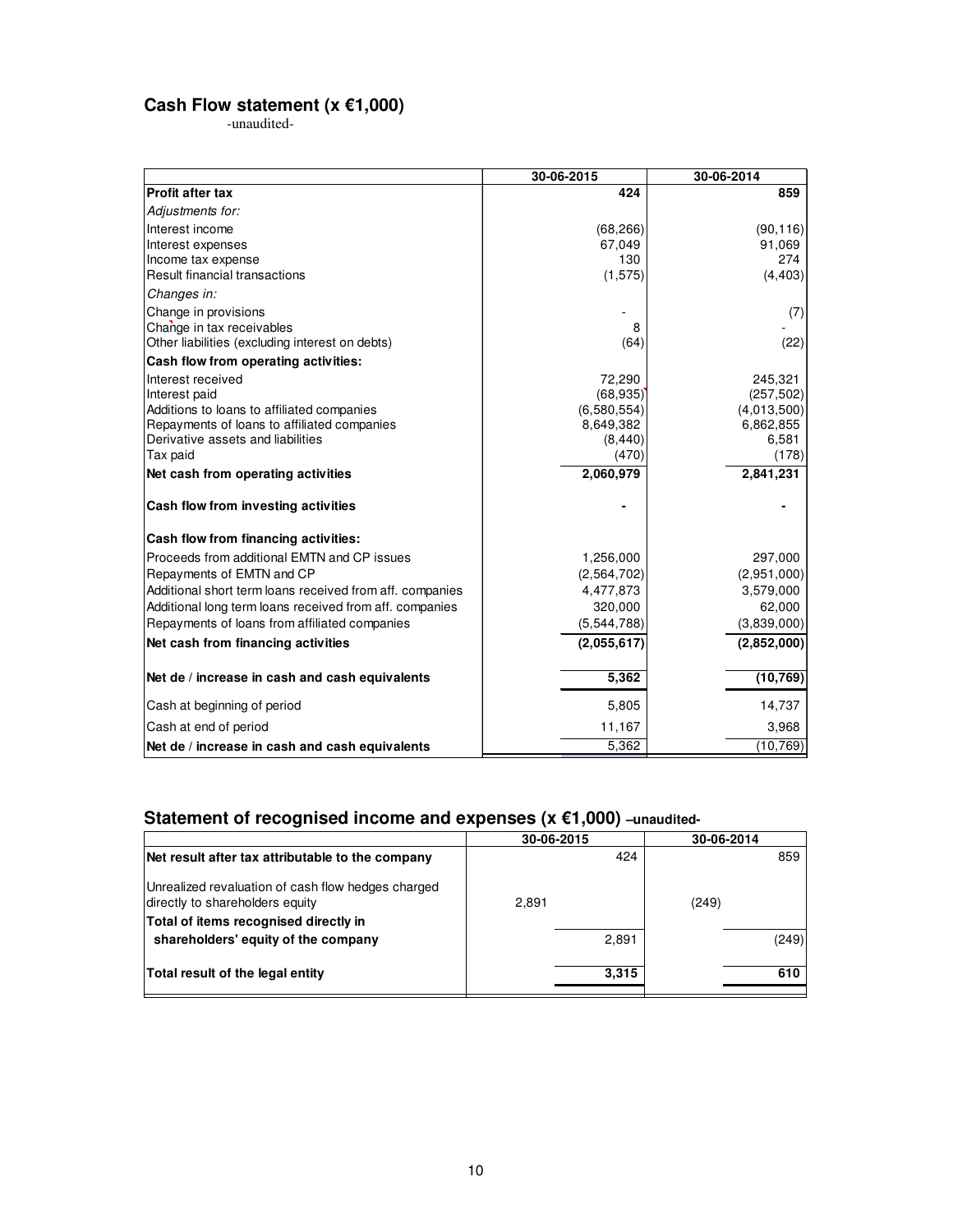### **NOTES TO THE ANNUAL ACCOUNTS as at June 30, 2015**

#### **1 Financial fixed assets**

#### Loans to Affiliated companies:

The financial fixed assets stated in the balance sheet are intercompany receivables and are carried at amortized cost.

Recognized financial assets designated as hedged items in qualifying fair value hedge relationships are adjusted for changes in fair value attributable to the risk being hedged.

The interest rate of the loans to affiliated companies is in conformity with the Groupwide Intercompany pricing standards ensuring at arm's-length conditions.

Loans to affiliated companies for a total amount of  $\epsilon$  1.1 billion (2014:  $\epsilon$  1.3 billion) are denominated in a currency other than Euro for which the Company has entered into foreign exchange contracts to hedge foreign currency risks as far as they are not back-to-back. The valuation of the loans is determined based on the year-end rate of exchange. As at June 30, 2015 there are no loans which are designated in a hedge accounting relationship (2014: € 0.0 million).

The fair value of the loans to affiliated companies per June 30, 2015 is  $\epsilon$  3.3 billion (2014: € 5.4 billion).

#### **2 Other financial assets and liabilities**

The fair values of the derivatives are as follow:

| $(x \in 1,000)$      | <b>Assets</b> | Liabilities | <b>Assets</b> | Liabilities |  |
|----------------------|---------------|-------------|---------------|-------------|--|
|                      | 30 June 2015  |             | 31 Dec. 2014  |             |  |
| Instrument type:     |               |             |               |             |  |
| Interest rate swaps  | ٠             | 1,720       | -             | 3,430       |  |
| Cross currency swaps | 24,542        | 34.955      | 5,854         | 77,823      |  |
| Total                | 24,542        | 36,675      | 5,854         | 81,253      |  |

#### **Fair value hedges**

The Company uses interest rate swaps to hedge its exposure to changes in the fair values of its fixed rate loans, bonds and advances attributable to changes in market interest rates. Interest rate swaps are matched to specific issuances of fixed rate loans.

The fair value of these derivatives is determined on the basis of the discounted expected future cash flows; whereby the market interest rates valid for the remaining terms of the financial instruments are used.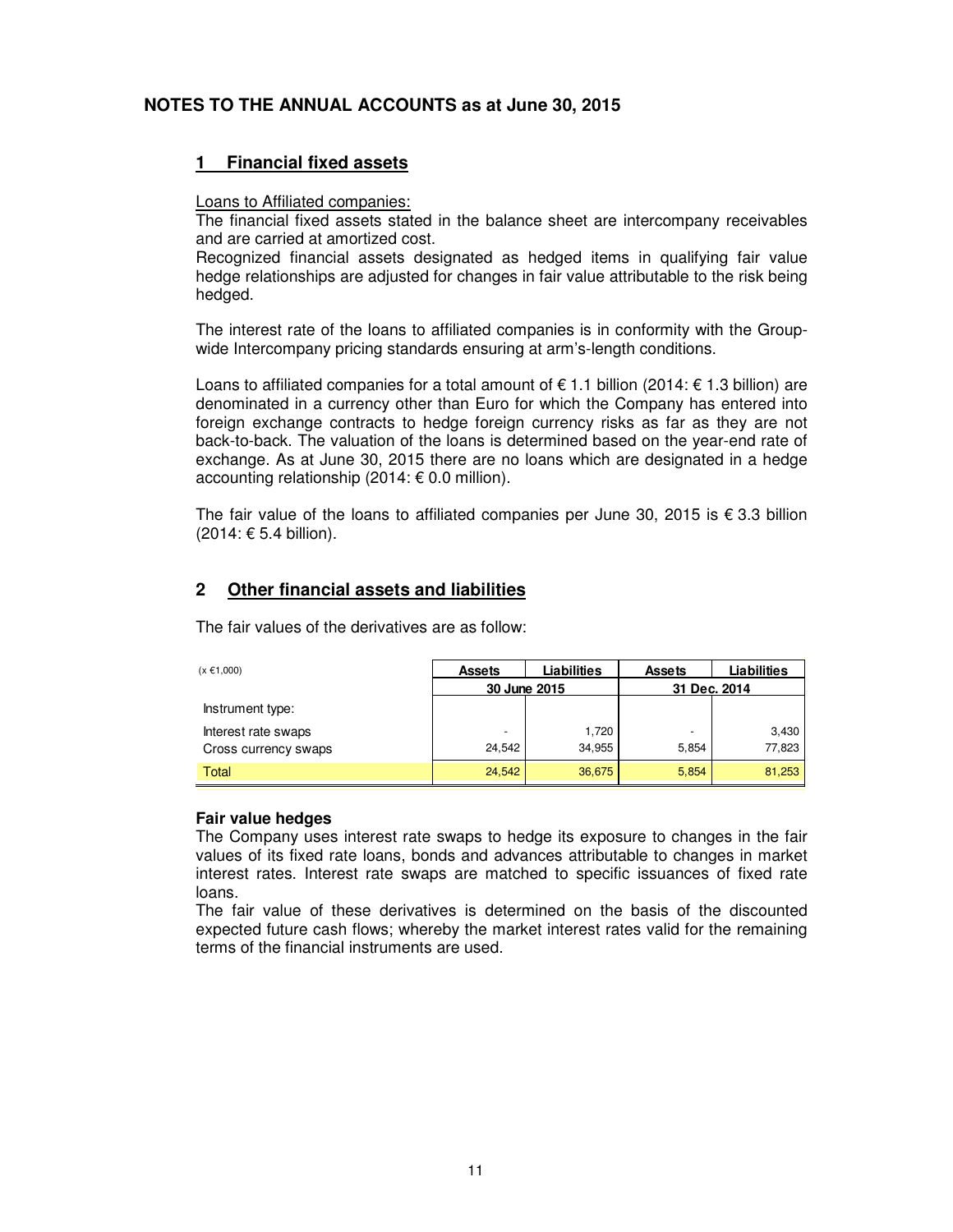The fair values of derivatives designated as fair value hedges are as follows:

| $(x \in 1,000)$      | <b>Assets</b> | Liabilities | <b>Assets</b> | <b>Liabilities</b> |  |
|----------------------|---------------|-------------|---------------|--------------------|--|
|                      | 30 June 2015  |             | 31 Dec. 2014  |                    |  |
| Instrument type:     |               |             |               |                    |  |
| Interest rate swaps  | -             | 1,720       | -             | 3,425              |  |
| Cross currency swaps | 2.491         | 34.955      | 1.812         | 38,586             |  |
| Total                | 2,491         | 36,675      | 1,812         | 42,011             |  |

#### **Cash flow hedges**

The Company uses interest rate and cross-currency swaps to hedge the foreign currency and interest rate risks arising from granting floating rate loans denominated in foreign currencies.

The fair values of derivatives designated as cash flow hedges are as follows:

| $(x \in 1,000)$      | Liabilities<br><b>Assets</b> |   | <b>Assets</b> | Liabilities |  |
|----------------------|------------------------------|---|---------------|-------------|--|
|                      | 30 June 2015                 |   | 31 Dec. 2014  |             |  |
| Instrument type:     |                              |   |               |             |  |
| Interest rate swaps  | -                            | - | ۰             |             |  |
| Cross currency swaps | 22.051                       | - | 3.986         | 35,498      |  |
| Total                | 22,051                       | - | 3,986         | 35,498      |  |

During 2015 net gains of € 2.9 million (2014: net gains of € 1.1 million) relating to the effective portion of cash flow hedges were recognized in equity.

As at 30 June 2015 there were no natural hedges (derivatives for which no hedge accounting is applied). The fair value of natural hedges as at 31 December 2014: € 0.1 million and  $∈$  -3.7 million respectively.

#### **3 Interest receivables from affiliated companies**

The intercompany receivables consist of interest on financial fixed assets and are due within 1 year. The fair value of this financial instrument stated on the balance sheet is approximately equal to their carrying amount.

Receivables from affiliated companies for a total amount of  $\epsilon$  1.9 million (2014:  $\epsilon$  2.1 million) are denominated in a currency other than Euro for which the Company has entered into foreign exchange contracts to hedge foreign currency risks as far as there is no matching with interest liabilities.

#### **4 Cash and cash equivalents**

Cash and cash equivalents is stated at nominal value and freely disposable. The fair value of this financial instrument stated on the balance sheet is approximately equal to their carrying amount.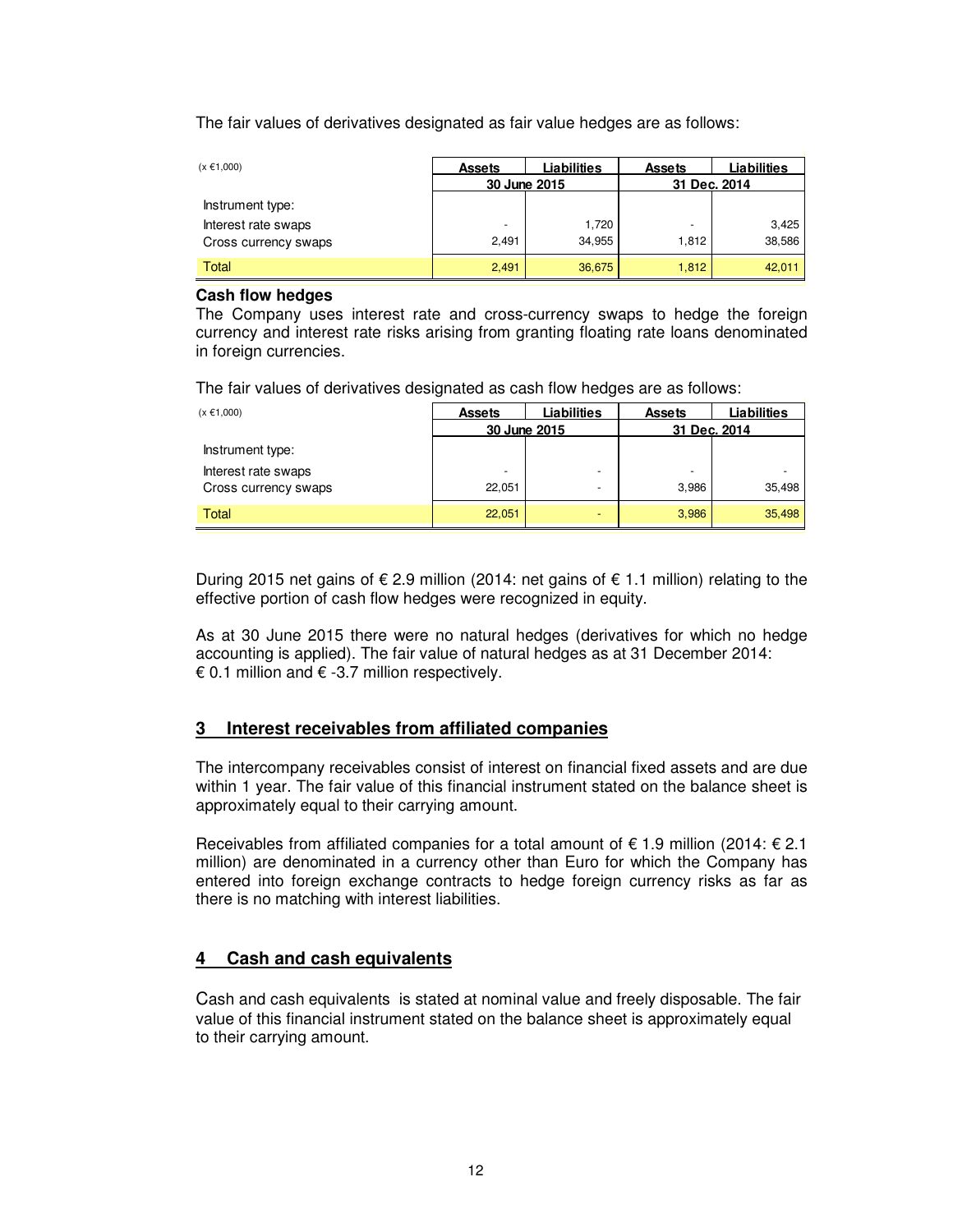## **5 Shareholders' equity**

|                            | 1<br><b>January</b> | <b>Profit</b><br>distribu-<br>tion in | <b>Dividend</b><br>distribu- | <b>Changes in</b><br>fair value | <b>Result for</b><br>reporting | 30<br>June |
|----------------------------|---------------------|---------------------------------------|------------------------------|---------------------------------|--------------------------------|------------|
| $(x \in 1,000)$            | 2015                | 2015 for<br>2014                      | tion in<br>2015              | cash flow<br>hedges             | period                         | 2015       |
| Share capital:             |                     |                                       |                              |                                 |                                |            |
| Authorised capital         | 2,500               |                                       |                              |                                 |                                | 2,500      |
| Not issued capital         | (2,000)             |                                       |                              |                                 |                                | (2,000)    |
| Issued capital             | 500                 |                                       |                              |                                 |                                | 500        |
| Other reserves             | 29,156              | (1,032)                               |                              |                                 |                                | 28,124     |
| Cash flow hedge reserve    | (1,549)             |                                       |                              | 2,891                           |                                | 1,342      |
| Profit for the year        | (1,032)             | 1,032                                 |                              |                                 | 424                            | 424        |
| Total shareholders' equity | 27,075              |                                       |                              | 2,891                           | 424                            | 30,390     |

Summary of movements in shareholders' equity in 2015 and 2014:

|                                                                                     |                                | <b>Profit</b>                    | <b>Dividend</b>      | <b>Changes in</b>       | <b>Result for</b> | 31                            |
|-------------------------------------------------------------------------------------|--------------------------------|----------------------------------|----------------------|-------------------------|-------------------|-------------------------------|
|                                                                                     | <b>January</b>                 | distribu-<br>tion in<br>2014 for | distribu-<br>tion in | fair value<br>cash flow | reporting         | <b>December</b>               |
| $(x \in 1,000)$                                                                     | 2014                           | 2013                             | 2014                 | hedges                  | period            | 2014                          |
| Share capital:<br>Authorised capital<br>Not issued capital<br><b>Issued capital</b> | 2,500<br>(2,000)<br>500        |                                  |                      |                         |                   | 2,500<br>(2,000)<br>500       |
| Other reserves<br>Cash flow hedge reserve<br>Profit for the year                    | 39,230<br>(2,653)<br>(10, 074) | (10.074)<br>10,074               |                      | 1,104                   | (1,032)           | 29,156<br>(1, 549)<br>(1,032) |
| Total shareholders' equity                                                          | 27,003                         |                                  |                      | 1,104                   | (1,032)           | 27,075                        |

The authorized capital of Daimler International Finance B.V. amounts to  $\epsilon$  2,500,000 consisting of 5,000 shares with a par value of  $\epsilon$  500. At June 30, 2015 1,000 shares have been issued and fully paid.

The other reserves are considered to be legal statutory reserves both in 2014 and 2015.

The cash flow hedge reserve comprises the effective portion of the accumulated net change in the fair value of cash flow hedge instruments for hedged transactions that have not yet occurred. This cash flow hedge reserve is released during the period that the cash flows from the hedged risk are realised. The cash flow hedge reserve is not freely distributable.

The movement in the cash flow hedge reserve can be specified as follows:

- the effective portion of changes in fair value of cash flow hedges amounting to € 2.9 million (2014: € 0.5 million);
- the net change in fair value of matured cash flow hedges reclassified to Profit and Loss amounting to € 0.0 million (2014: € 0.6 million).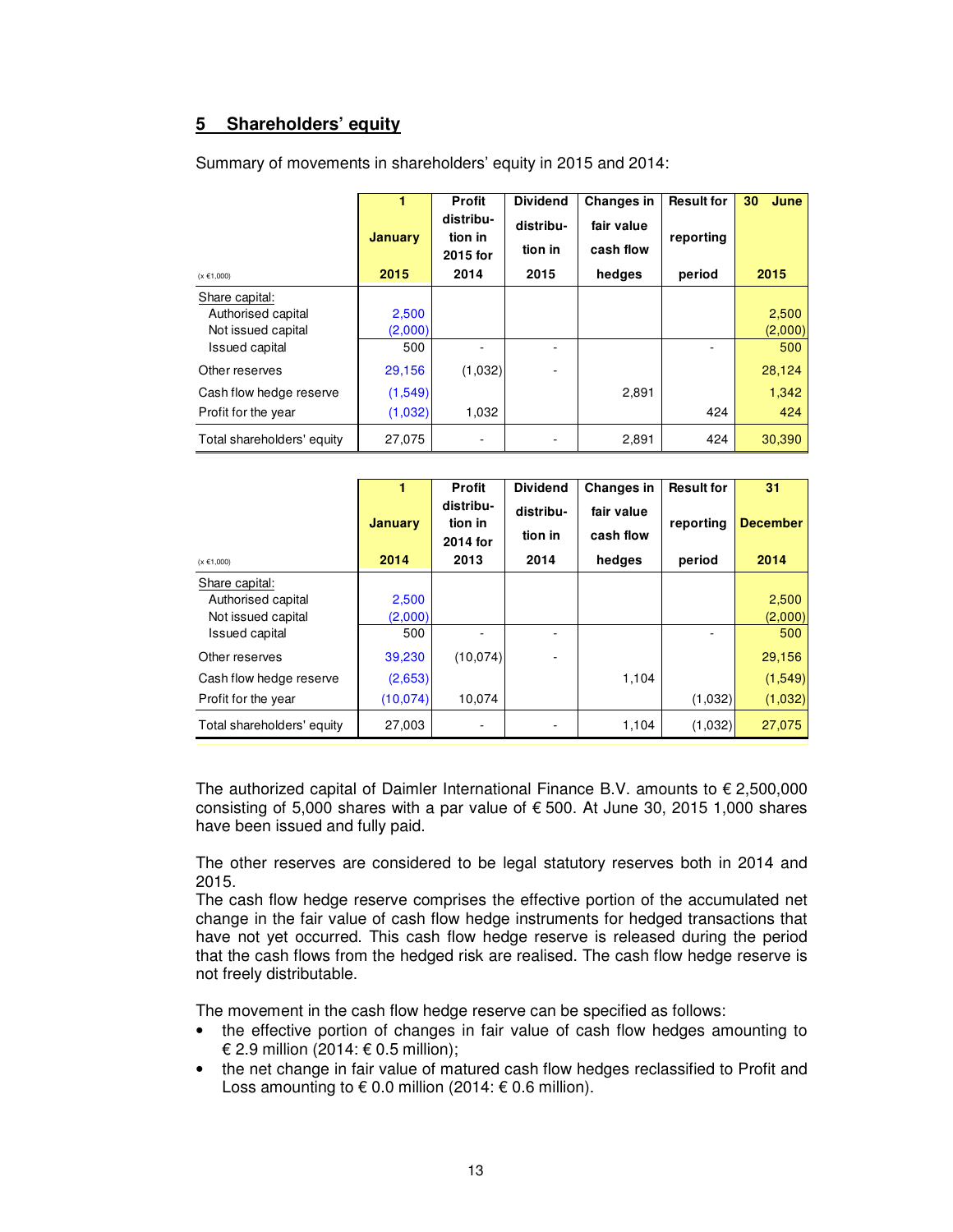### **6 Deferred tax liabilities**

At 30 June, 2015, a deferred tax liability of  $\epsilon$  0.1 million for temporary differences was recognized.

The deferred tax liabilities comprises the tax effect of the temporary differences between the profit determination for financial reporting purposes and for tax purposes. Deferrals with a residual term of one year or less amount to  $\epsilon$  0.1 million (2014:  $\epsilon$  0.4 million).

Deferred tax liabilities are attributable to the following:

Movements in 2015:

|                                 |         | Re-      | Provi-                   | Provi- | Provi-   | Other | 30   |
|---------------------------------|---------|----------|--------------------------|--------|----------|-------|------|
|                                 | January | classi-  | sions                    | sions  | sions    |       | June |
| $(x \in 1,000)$                 | 2015    | fication | made                     | used   | released |       | 2015 |
|                                 |         |          |                          |        |          |       |      |
| <b>Valuation of derivatives</b> | 381     | ۰        | $\overline{\phantom{a}}$ | -      | (275)    | -     | 106  |

Movements in 2014:

|                                  |         | Re-                      | Provi-                   | Provi- | Provi-   | Other                    | 31       |
|----------------------------------|---------|--------------------------|--------------------------|--------|----------|--------------------------|----------|
|                                  | January | classi-                  | sions                    | sions  | sions    |                          | December |
| $(x \in 1,000)$                  | 2014    | fication                 | made                     | used   | released |                          | 2014     |
|                                  |         |                          |                          |        |          |                          |          |
| <b>Valuation of derivatives</b>  | 813     | $\overline{\phantom{0}}$ | -                        | -      | (432)    |                          | 381      |
| <b>Early termination premium</b> | 360     |                          | $\overline{\phantom{a}}$ |        | (360)    | $\overline{\phantom{a}}$ | ٠        |

#### **7 Short/Long-term liabilities**

Daimler International Finance B.V. obtains funds from the market by issuing corporate bonds/notes under the Euro Medium Term Notes and Commercial Papers under the European Commercial Paper Program and obtains funds from affiliated companies by entering into loan agreements. The issues under the EMTN and CP Programs (totalling € 2.4 billion) are unconditionally and irrevocably guaranteed by Daimler AG for which the Company pays a guarantee fee. The bonds issued by Daimler International Finance B.V. are listed on the Luxembourg Stock Exchange. The CHF Bond issued in 2011 ( $\epsilon$  0.1 billion) is listed on the SIX Swiss Exchange.

The notional amounts of the EMTN notes which are designated for hedge accounting amount to  $\epsilon$  1.0 billion (2014:  $\epsilon$  1.1 billion).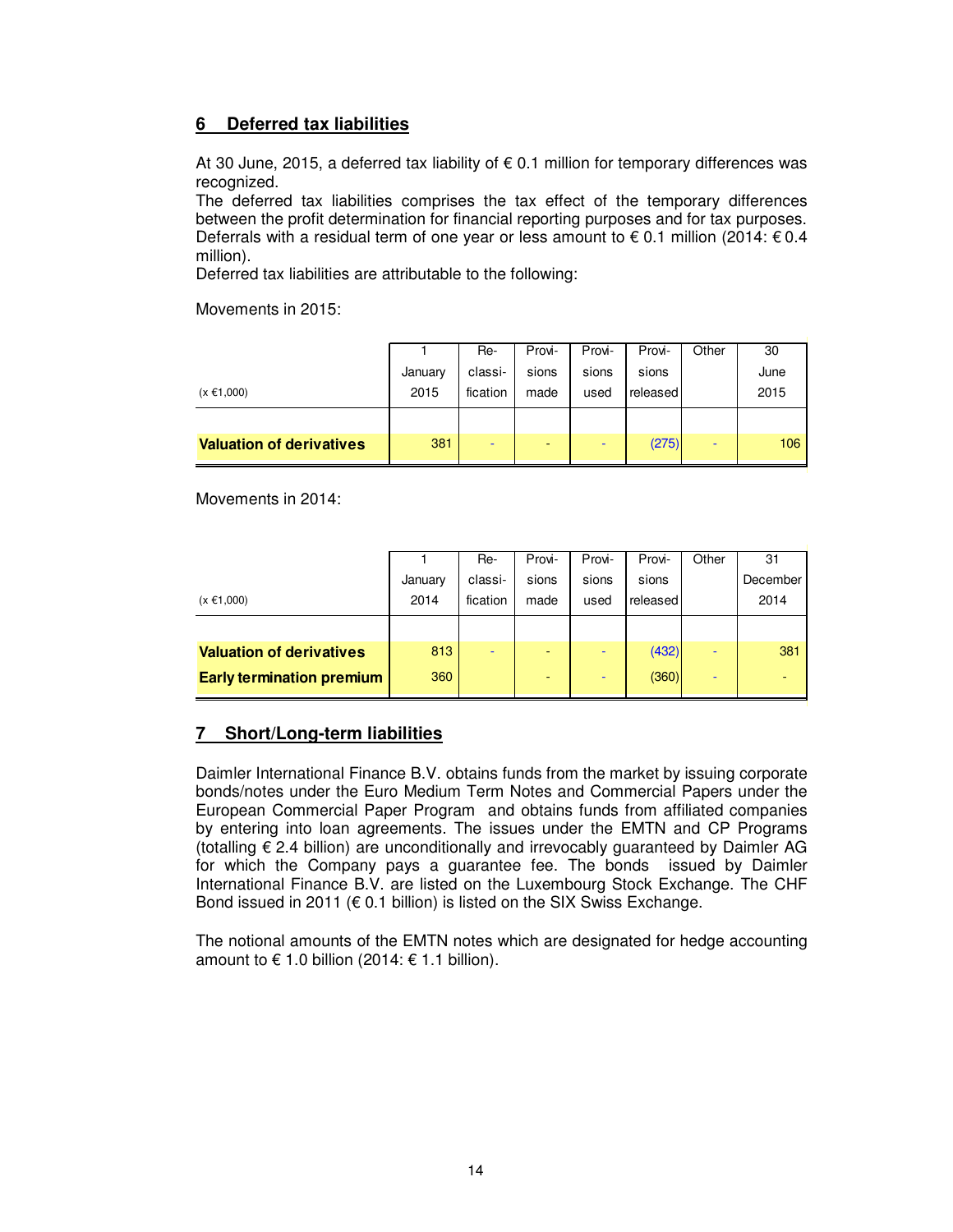|                 | Currency   | Nominal interest rate | Date of    | Date of    | Nominal value | Book value | Market value |
|-----------------|------------|-----------------------|------------|------------|---------------|------------|--------------|
| $(x \in 1,000)$ |            |                       | drawing    | maturity   |               | 30-06-2015 | 30-06-2015   |
| <b>EMTN</b>     | <b>EUR</b> | 6.125%                | 9/5/2008   | 9/8/2015   | 750,000       | 749,684    | 758,310      |
| <b>EMTN</b>     | <b>NOK</b> | 3.625%                | 1/20/2012  | 1/20/2016  | 130,548       | 114,333    | 115,056      |
| <b>EMTN</b>     | <b>CHF</b> | 1.625%                | 10/12/2011 | 10/12/2016 | 121,290       | 143,878    | 147,146      |
| <b>EMTN</b>     | <b>USD</b> | 1.750%                | 4/10/2013  | 4/10/2018  | 229,253       | 265,754    | 268,713      |
| <b>EMTN</b>     | <b>GBP</b> | 3.500%                | 2/6/2012   | 6/6/2019   | 603,726       | 700.342    | 743.386      |
|                 |            |                       |            |            |               |            |              |
| <b>Total</b>    | EUR.       |                       |            |            | 1,834,817     | 1.973.991  | 2,032,611    |

 The terms and conditions of outstanding EMTN notes were as follows:  $(x \in 1,000)$ Ĩ

#### CP notes  $(x \in 1,000)$

| $(x \in 1,000)$ | Currency   |  | Nominal value | Book value<br>30-06-2015 |
|-----------------|------------|--|---------------|--------------------------|
| <b>CP</b>       | <b>EUR</b> |  | 475,000       | 474,978                  |
| <b>Total</b>    | <b>EUR</b> |  | 475,000       | 474,978                  |

The due date of the CPs varies from August to September 2015, the interest rates between 0.015% and 0.050%.

EMTN notes include both hedged and unhedged notes.

- **◊** The due date of the loans obtained from affiliated companies varies from July 2015 to June 2018. The interest rates of the loans obtained from affiliated companies vary between 0.262% and 1.515% and are in conformity with the Group-wide intercompany pricing standards ensuring at arm's-length conditions.
- **◊** As at June 30, 2015 there are no liabilities to affiliated companies denominated in a currency other than Euro (2014:  $\epsilon$  0.0 million). When they occur the Company will enter into foreign exchange contracts to hedge foreign currency risks as far as they are not back-to-back. The valuation of the loans is determined based on the year-end rate of exchange.
- **◊** The fair value of the loans from affiliated companies per June 30, 2015 is € 0.8 billion (2014:  $\epsilon$  1.5 billion).
- **◊** The fair value of EMTN notes per June 30, 2015 is € 2.0 billion (2014: € 2.4 billion). The fair value of EMTN notes is derived from the market quotation.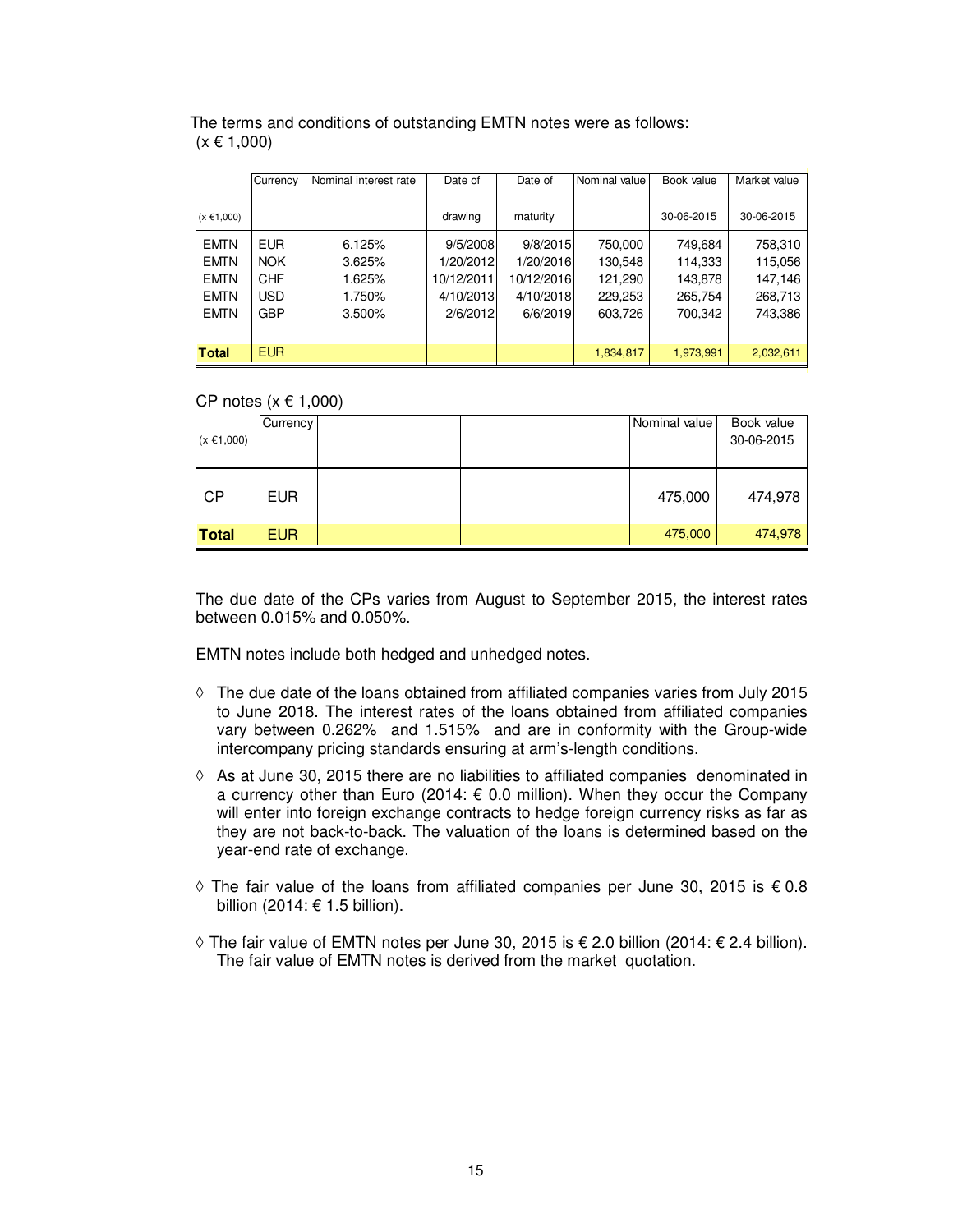### **8 Other liabilities to affiliated companies**

The intercompany liabilities consist of interest on intercompany loans and are due within 1 year.

As at June 30, 2015 there are no other liabilities to affiliated companies denominated in a currency other than Euro (2014:  $\epsilon$  0.0 million). In cases there is no matching with interest receivables the Company has entered into foreign exchange contracts to hedge foreign currency risks. The fair value of this financial instrument stated on the balance sheet is approximately equal to their carrying amount.

#### **9 Taxation and social security premiums**

The specification is as follows:

| $(x \in 1,000)$                         |    | 30 June 2015 31 Dec. 2014 |
|-----------------------------------------|----|---------------------------|
| Corporate income tax                    | 39 | 105                       |
| Value-added tax                         | 16 |                           |
| Payroll tax and social security charges | 17 | 24                        |
| Total                                   | 72 | 130                       |

## **10 Other liabilities and accruals**

The specification is as follows:

| $(x \in 1,000)$                 | 30 June 2015 31 Dec. 2014 |        |
|---------------------------------|---------------------------|--------|
| Interest debts to third parties | 43,280                    | 44.614 |
| Other liabilities / accruals    | 294                       | 358    |
| Total                           | 43.574                    | 44.972 |

#### **11 Risk Management**

#### General

During the normal course of business the Company is exposed to interest rate risk, currency risk, liquidity risk, credit risk and other operational risks. In order to avoid or reduce these risks, Derivative Financial Instruments such as (but not limited to) Interest Swaps, Currency Contracts and Cross Currency Swaps are used. The Company does not trade in these Derivative Financial Instruments.

The EMTN notes issued by the Company are in general lent onward at similar conditions.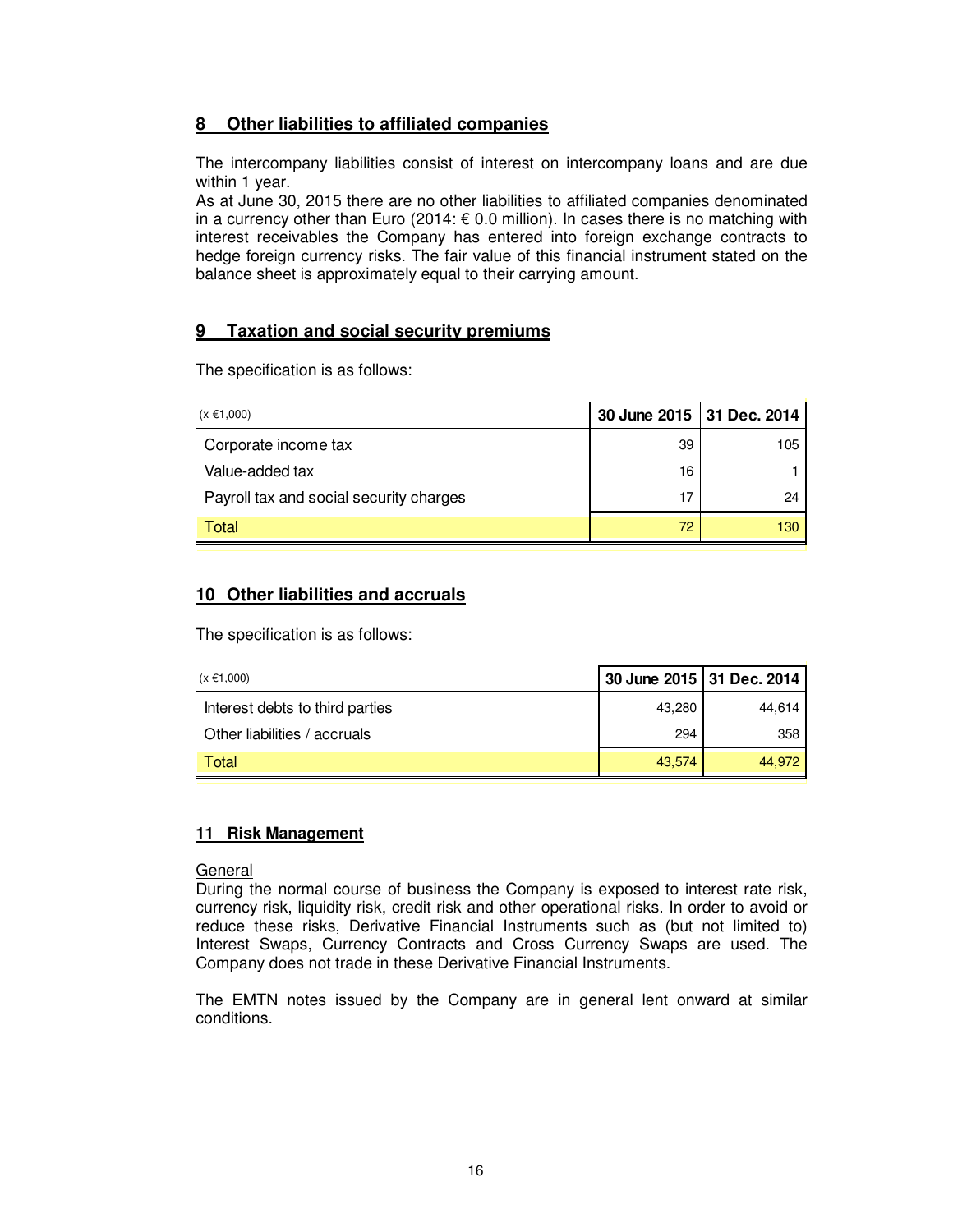#### Interest rate risk

As a result from its issuing and lending business, the Company is exposed to interest rate risks. The interest rate risk exposure is frequently monitored and assessed. It is the Companies' policy to hedge interest rate exposures by entering into Derivative Financial Instruments, such as interest rate swaps. Changes in fair values of derivatives are compensated by changes in the fair value of the respective underlying. Over the course of the reporting period, the average EURO amount which remained exposed to interest rate risk did not exceed 1.0% of the respective balance sheet total.

#### Foreign currency risk

It is the objective of the Company to eliminate foreign currency risk. Therefore, the Company enters into Derivative Financial Instruments in order to hedge its foreign currency exposures. As a result the company incurred only limited foreign currence risk from its ordinary issuance and lending activities. The related Derivative Financial Instruments are recognized in the balance sheet against fair value.

The Company incurs a foreign currency risk on the cash (equivalents) position, which is recognized against the exchange rate applying to the balance sheet date. Gains and losses are taken to the profit and loss account under result financial transactions.

#### Credit risk

The Company solely provides loans within the Daimler Group and to companies in which Daimler holds a minority share (Joint Ventures). In cooperation with Daimler AG headquarters, assessments of credit risks are made and credit limits are set, which are periodically reviewed. Therefore the company's exposure to credit risk is influenced mainly by the characteristics of Daimler Group related default risk. Daimler Group is rated by credit rating agencies and has a rating of A3 (positive) from Moody's Investors Service, A- (stable) from Standard & Poor's Ratings Group and A- (stable) from Fitch Ratings as at 30 June 2015..

In respect of cash at banks and Derivative Financial Instruments, these are only deposited and / or entered into in compliance with the Daimler Global Counterparty Limits as provided by Daimler AG.

#### Liquidity risk

Liquidity risk comprises the risk, that a company cannot meet its financial obligations in full. Daimler International Finance B.V. manages its liquidity by holding adequate volume of cash and by applying as far as possible the matched funding principle. In accordance with internal guidelines, this principle ensures that financial obligations generally have the same maturity profile as the financial assets and receivables and thus reduces the Company's liquidity risks.

#### Hedging and Hedge Accounting

Derivative Financial Instruments are valued at fair value in the balance sheet and any changes in the fair value must be accounted for in the income statement. In the event that changes in fair value of hedged risks are not accounted for through the income statement, a mismatch occurs in the accounting of results, making these results more volatile. In these cases, hedge accounting is applied as much as possible to mitigate accounting mismatching and volatility. The Company makes a distinction between fair value hedge accounting and cash flow hedge accounting.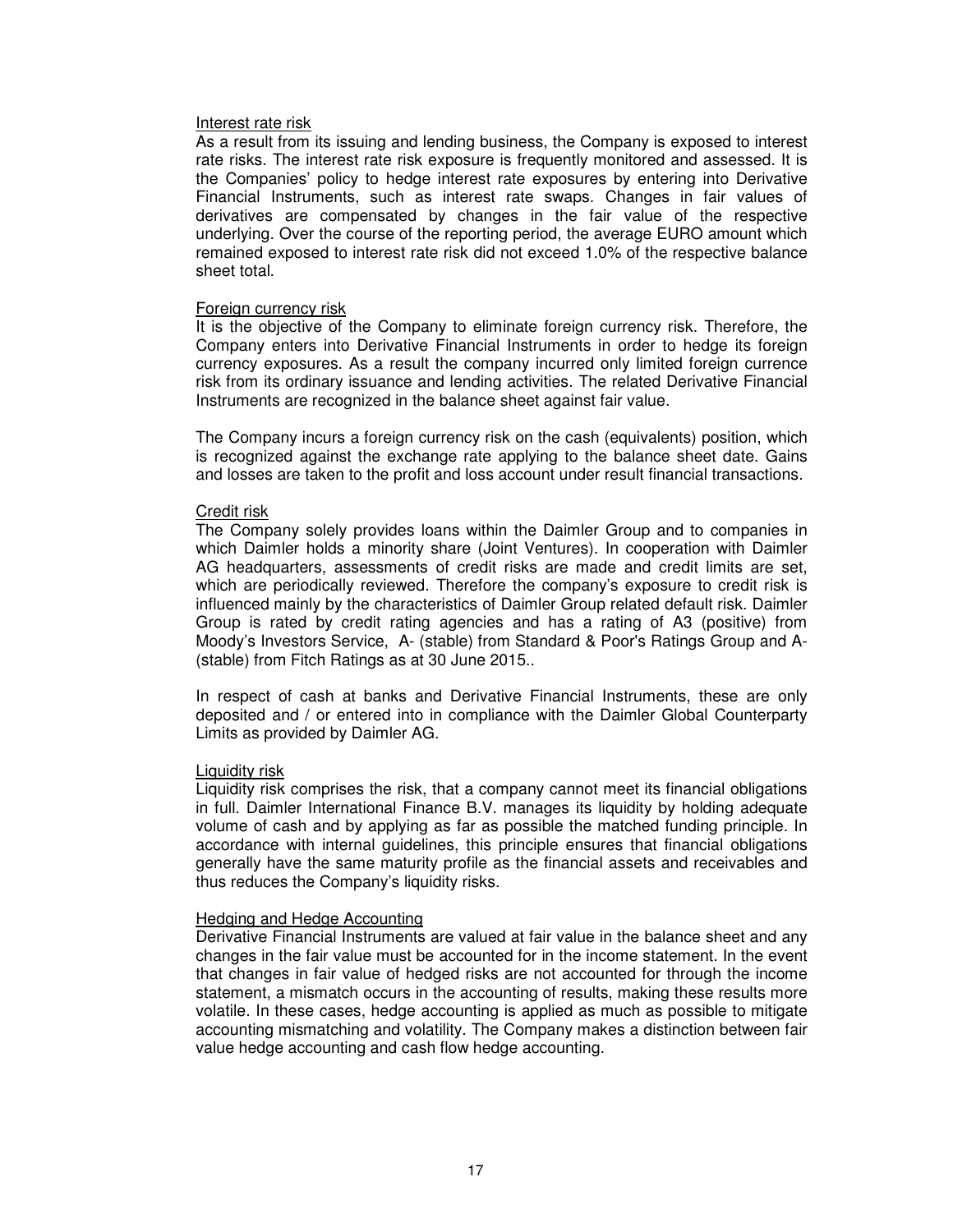In fair value hedge accounting, the developments in fair value of the hedged risk are processed through profit or loss. This compensates for the fair value movements of the accompanying derivatives. In cash flow hedge accounting, the movements in fair value of the derivatives are accounted for in a separate (revaluation) reserve in total equity. This cash flow hedge reserve is released over the period in which the cash flows from the hedged risk are realized.

#### **12 Interest income**

The interest income is based on loans provided to group companies in the EU (2015: 76.8% and 2014 : 77.6%) ,the US (2015: 18.1% and 2014 : 14.2%) and Australia (2015: 5.1% and 2014: 8.2%).

#### **13 Result financial transactions**

Result financial transactions comprises the valuation impact of derivatives and the translation gains and losses.

Hedge accounting is practiced in accordance with Group policy and hedge accounting requirements as stated in RJ 290. Since the derivatives are held until maturity the overall valuation impact tends to zero towards the respective maturity date.

The Company incurs a foreign currency risk on the cash (equivalents) position, which is recognized against the exchange rate applying to the balance sheet date. The total result from translation gains and losses amount to EUR 0.7 million (gain).

#### **14 Commissions in relation to EMTN notes and Commercial Papers**

Commissions in relation to EMTN notes and Commercial Papers consist of guarantee fees paid by the Company to Daimler AG, guarantor under the EMTN and CP Programs.